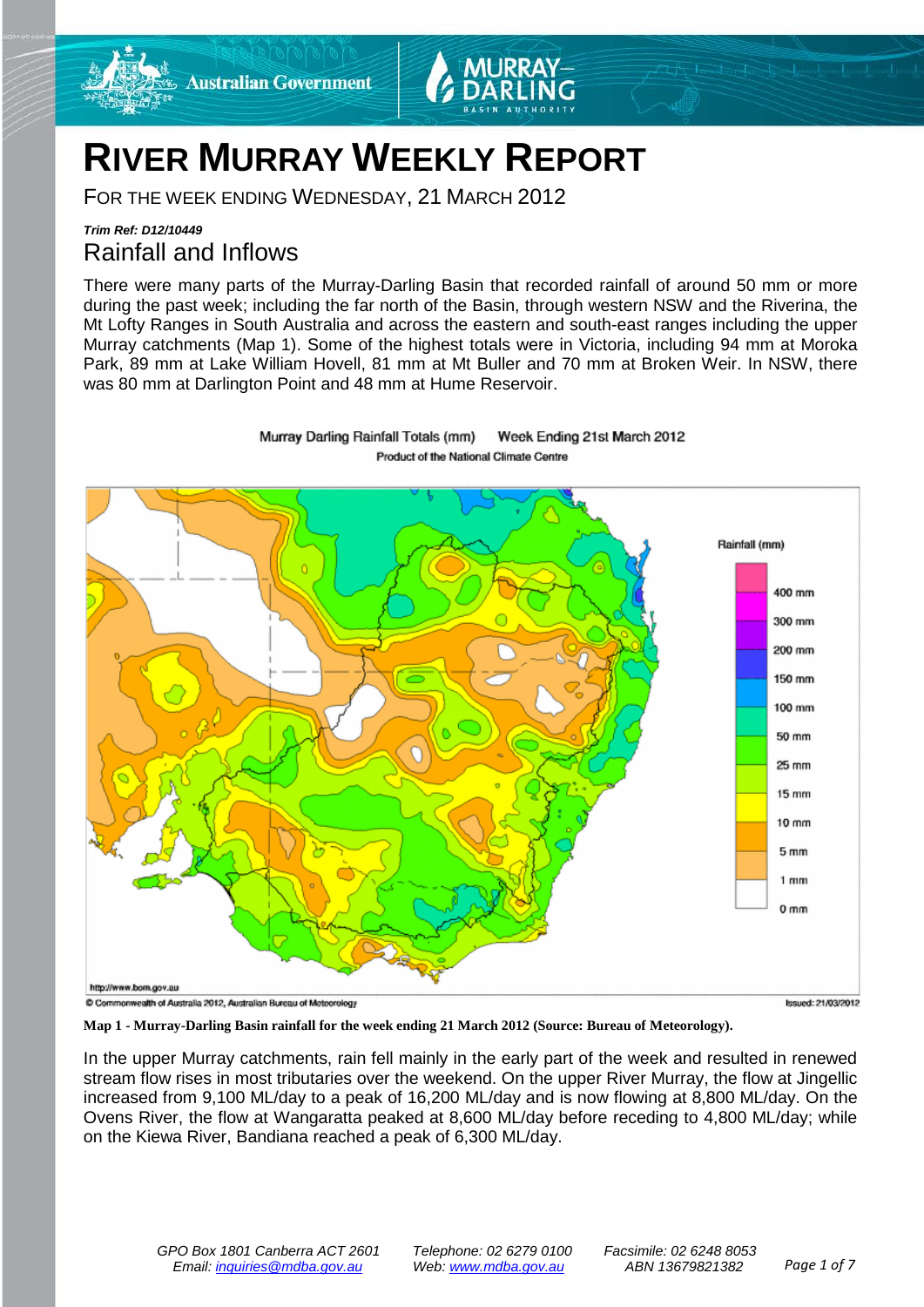

In NSW, flood waters continue moving along the Murrumbidgee River with the peak passing through Hay during the week where the river reached 8.99 m with major flooding. The Bureau of Meteorology is now forecasting the peak to arrive at Balranald around 12 April, reaching a peak close to 7 metres.

On the Darling River, the flood peak passed Tilpa during the week reaching 12.9 m with major flooding. The peak is now forecast to reach Wilcannia during early April.

For information regarding flood warnings, see the Bureau of Meteorology website at [www.bom.gov.au.](http://www.bom.gov.au/)

# River Operations

MDBA active storage increased by 187 GL during the week and is currently 7,180 GL (84% capacity). At Dartmouth Reservoir, the storage increased by 24 GL and is now 3,153 GL (82% capacity). The release from Dartmouth, measured at Colemans, was 190 ML/day. At Hume Reservoir, the storage increased by 125 GL and is now 2,706 GL (90% capacity). The release from Hume was increased to 3,100 ML/day early in the week but was subsequently cut back to the minimum release of 600 ML/day following the rain. The release is expected to be increased again over the coming days to balance late season demands and transition to pre-release mode of operation to manage airspace through autumn and winter given the relatively early re-filling of the storage in March.

At Yarrawonga Weir, the pool level is currently 124.81 m AHD. Diversions through the Mulwala Canal and Yarrawonga Main Channel have remained relatively low during the week, while additional flow through the Mulwala Canal has been maintained and escaped to the Edward and Wakool Rivers to help maintain higher dissolved oxygen levels downstream. The release at Yarrawonga was decreased during the week and is currently at 9,500 ML/day.

On the Edward-Wakool system, flow through the Edward and Gulpa offtakes continued to fall away with flows currently at around 1,700 and 700 ML/day respectively. At Toonalook, the flow peaked at around 12,000 ML/day over the weekend and is now receding, while downstream at Stevens Weir the flow peaked at around 12,000 ML/day but has now decreased to 7,700 ML/day. On the Billabong Creek, the flow continues to rise at Darlot and is now at 3,500 ML/day, while downstream on the Wakool River, flows are rising at all gauges and a peak flow at Kyalite may exceed 15,000 ML/day during early April.

At Torrumbarry Weir, the flow has remained at around the 28,000 ML/day mark for most of the week and a slight rise to above 30,000 ML/day is expected over the coming weekend. At Swan Hill, the flow has crept higher and is now at 21,600 ML/day; while downstream at Euston, the river has continued rising with increasing input from the Murrumbidgee expected to push up the flow for several more weeks. The flow at Euston is now edging 30,000 ML/day and current forecasts suggest a flow in excess of 50,000 ML/day by mid April, depending on the timing and magnitude of flood inflows from the Murrumbidgee River. A similar flow rate is expected at Mildura in mid April. The proposed lowering of the Mildura Weir in April has now been re-scheduled for 2013 (see attached Media Release).

At Menindee Lakes, high inflows continue and are expected to start rising further as the main flood peak on the Darling arrives in early April. The storage volume eased by 9 GL this week and will likely not decrease by much more before re-commencing to fill over the coming weeks. The release (measured at Weir 32) remains at around 35,000 ML/day and the gates at Main Weir remain fully raised. Downstream on the lower Darling, the level at Burtundy continues to gradually rise and the river is now flowing at 17,500 ML/day. Flows are also increasing along the Great Darling Anabranch with return flow into the Murray River expected over the next several months.

The flow in the Murray at Wentworth has increased to 45,000 ML/day and may increase to about 65,000 ML/day by mid April.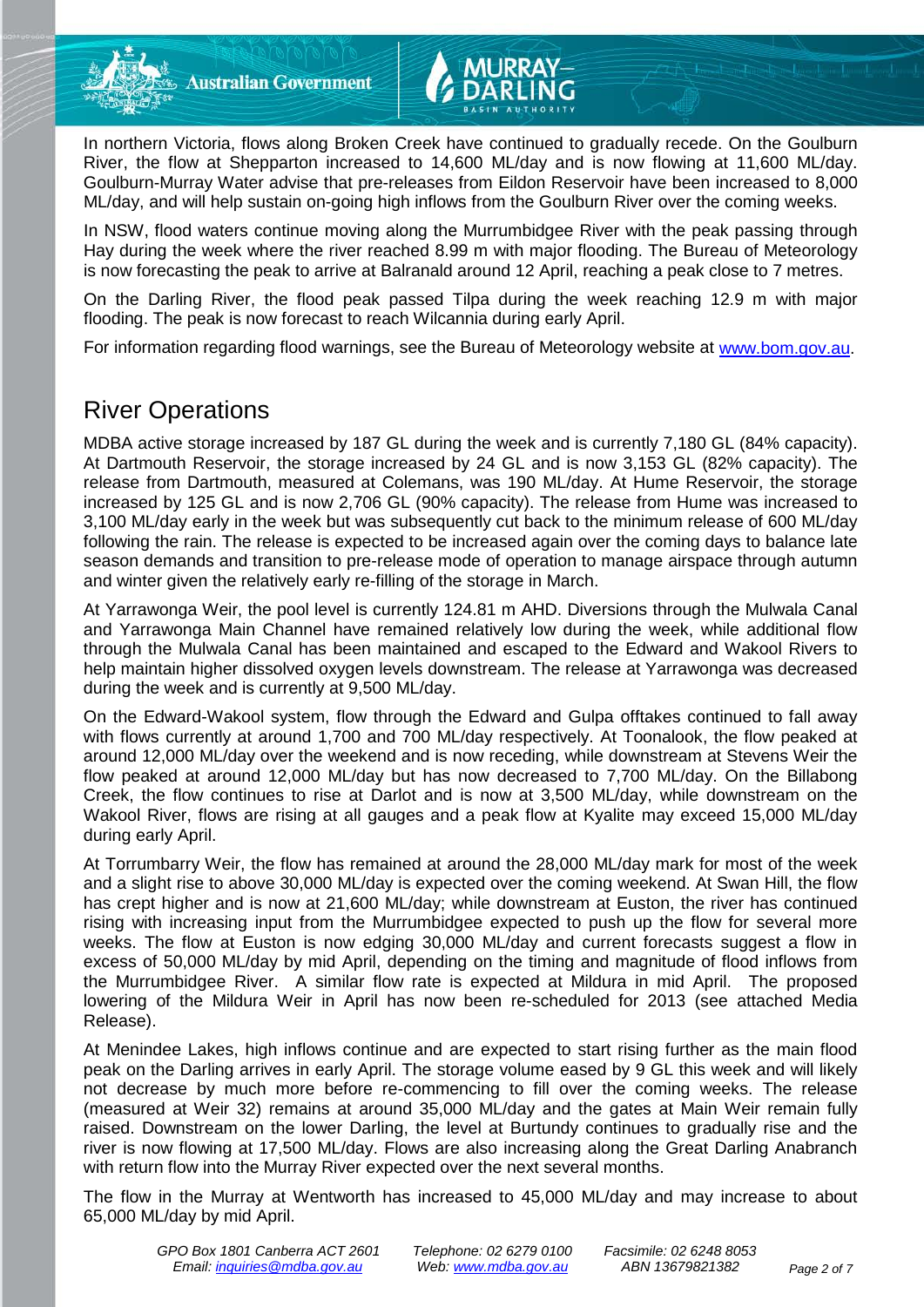

Storage volume in Lake Victoria rose by 48 GL, to 550 GL during the week as water was captured to allow the demobilisation of works at Lock 4 and at Chowilla. The demobilisation has now finished and Lake Victoria is now expected to begin falling during the week as water is released from the lake in order to target less than 500 GL in storage by the end of March.

The flow to South Australia is now around 42,000 ML/day and expected to climb to around 60,000 or slightly above by mid to late April.

Due to the flow over Lock 1 now increasing to around 25,000 ML/day, the level in the Lower Lakes has remained fairly steady over the week with a fall of only 1 cm to 0.58 m AHD. The lakes have been targeting a level of around 0.5 m AHD in an effort to improve salinity in Lake Albert, but due to high inflows to the lakes and high water levels in the Coorong, increased releases have been difficult to achieve and hence the low target level has also not been possible to date.

#### **For media inquiries contact the Media Officer on 02 6279 0141**

DAVID DREVERMAN Executive Director, River Management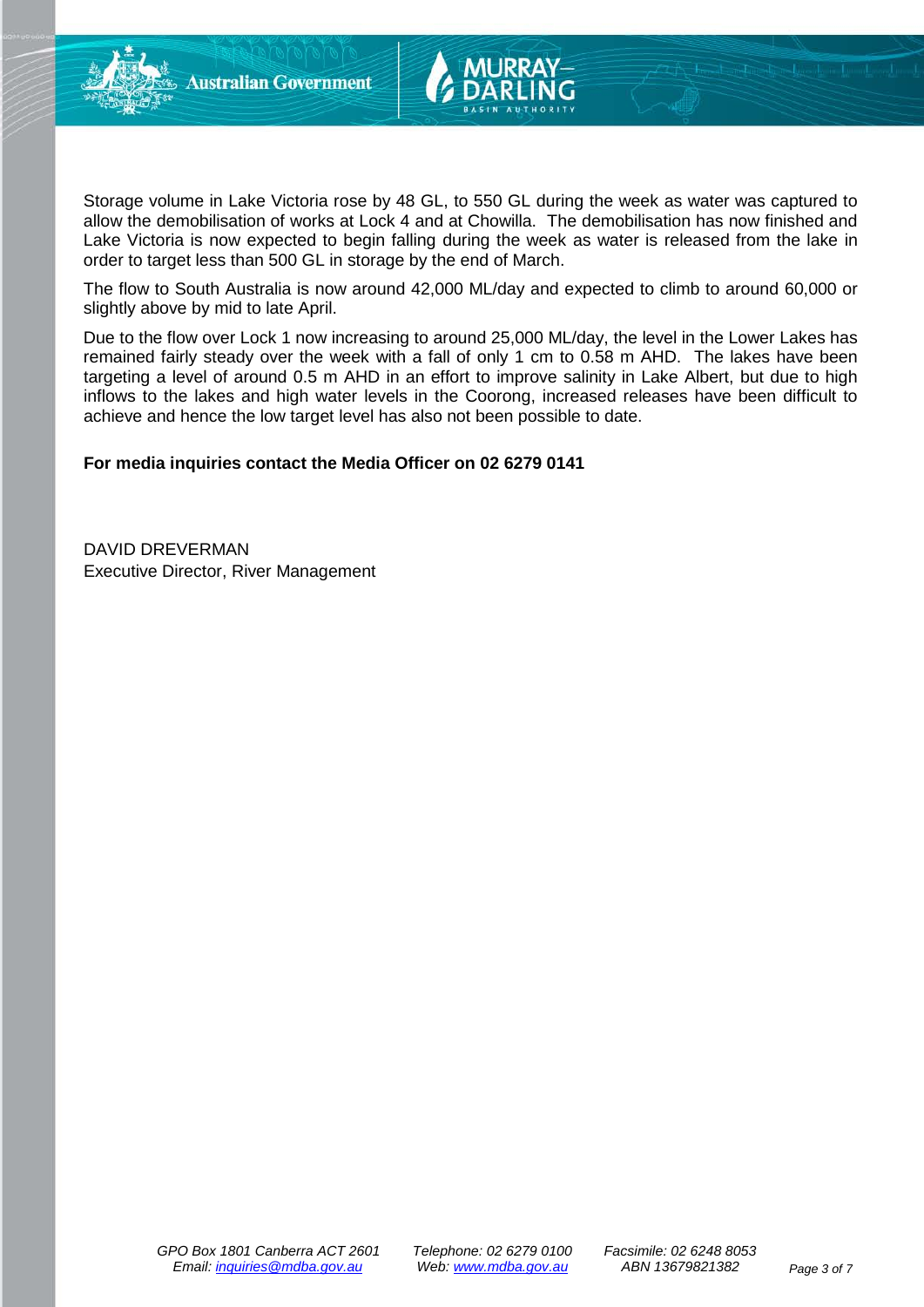



### Water in Storage Week ending Wednesday 21 Mar 2012

| <b>MDBA Storages</b>             | Full<br>Supply<br>Level | Full Supply<br>Volume | Current<br>Storage<br>Level | Current<br>Storage |     | Dead<br>Storage | Active<br>Storage | Change in<br>Total<br>Storage<br>for the<br>Week |
|----------------------------------|-------------------------|-----------------------|-----------------------------|--------------------|-----|-----------------|-------------------|--------------------------------------------------|
|                                  | $(m$ AHD)               | (GL)                  | $(m$ AHD)                   | (GL)               | %   | (GL)            | (GL)              | (GL)                                             |
| Dartmouth Reservoir              | 486.00                  | 3856                  | 474.61                      | 3 1 5 3            | 82% | 71              | 3 0 8 2           | $+24$                                            |
| Hume Reservoir                   | 192.00                  | 3 0 0 5               | 190.47                      | 2 7 0 6            | 90% | 23              | 2683              | $+125$                                           |
| Lake Victoria                    | 27.00                   | 677                   | 25.89                       | 549                | 81% | 100             | 449               | $+48$                                            |
| Menindee Lakes                   |                         | 1 7 3 1 *             |                             | 1446               | 84% | (480#)          | 966               | -9                                               |
| <b>Total</b>                     |                         | 9 2 6 9               |                             | 7854               | 85% | $ -$            | 7 180             | $+188$                                           |
| <b>Total Active MDBA Storage</b> |                         |                       |                             |                    |     |                 | $84\%$ ^          |                                                  |

#### **Major State Storages**

| <b>Burriniuck Reservoir</b> | 026     | 951     | 93% |     | 948  | -67 |
|-----------------------------|---------|---------|-----|-----|------|-----|
| <b>Blowering Reservoir</b>  | 631     | 567     | 96% | 24  | 543  | -0  |
| Eildon<br>r Reservoir       | 3 3 3 4 | 3 1 3 4 | 94% | 100 | 3034 | -   |
|                             |         |         |     |     |      |     |

\* Menindee surcharge capacity – 2050 GL \*\* All Data is rounded to nearest GL \*\*

# NSW takes control of Menindee Lakes when storage falls below 480 GL, and control reverts to MDBA when storage next reaches 640 GL ^ % of total active MDBA storage

**Snowy Mountains Scheme Snowy diversions for week ending 20 Mar 2012** 

| <b>Storage</b>         | <b>Active Storage</b><br>'GL) | Weekly Change<br>(GL) | Diversion (GL)   | This Week | From 1 May<br>2011 |
|------------------------|-------------------------------|-----------------------|------------------|-----------|--------------------|
| Lake Eucumbene - Total | N/A                           | N/A                   | Snowy-Murray     | N/A       | N/A                |
| Snowy-Murray Component | N/A                           | N/A                   | Tooma-Tumut      | N/A       | N/A                |
| <b>Target Storage</b>  | 1410                          |                       | Net Diversion    | N/A       | N/A                |
|                        |                               |                       | Murray 1 Release | N/A       | N/A                |

### **Major Diversions from Murray and Lower Darling (GL) \***

| <b>New South Wales</b>    | This Week | From 1 July<br>2011 | Victoria                        | This Week | From 1<br><b>July 2011</b> |
|---------------------------|-----------|---------------------|---------------------------------|-----------|----------------------------|
| Murray Irrig. Ltd (Net)   | 4.1       | 950                 | Yarrawonga Main Channel (net)   | 0.1       | 211                        |
| Wakool Sys Allowance      | 0.0       | 26                  | Torrumbarry System + Nyah (net) | 2.1       | 432                        |
| Western Murray Irrigation | 0.3       | 19                  | Sunraysia Pumped Districts      | 0.7       | 80                         |
| Licensed Pumps            | 2.4       | 159                 | Licensed pumps - GMW (Nyah+u/s) | 7.3       | 48                         |
| Lower Darling             | 8.5       | 221                 | Licensed pumps - LMW            | 6.3       | 240                        |
| <b>TOTAL</b>              | 15.3      | 1375                | TOTAL                           | 16.5      | 1011                       |

\* Figures derived from estimates and monthly data. Please note that not all data may have been available at the time of creating this report. \*\* All data above is rounded to nearest 100 ML for weekly data and nearest GL for cumulative data\*\*

#### **Flow to South Australia (GL)**

| Flow to South Australia (GL)<br>* Flow to SA will be greater than entitlement for<br>March due to Additional Dilution Flow and water<br>trades to SA. | Entitlement this month<br>Flow this week<br>Flow so far this month | $186.0*$<br>198.2<br>489.2 | (28 300 ML/day) |
|-------------------------------------------------------------------------------------------------------------------------------------------------------|--------------------------------------------------------------------|----------------------------|-----------------|
|                                                                                                                                                       | Flow last month                                                    | 607.2                      |                 |
| $P = 1!!41P P V$                                                                                                                                      |                                                                    |                            |                 |

#### **Salinity (EC) (microSiemens/cm at 25o C)**

|                         | Current | Average over the last week | Average since 1 August 2011 |
|-------------------------|---------|----------------------------|-----------------------------|
| Swan Hill               | 160     | 160                        | 130                         |
| Euston                  | 140     | 140                        | 130                         |
| <b>Red Cliffs</b>       | 140     | 160                        | 140                         |
| Merbein                 | 140     | 150                        | 140                         |
| Burtundy (Darling)      | 240     | 250                        | 370                         |
| Lock 9                  | 180     | 190                        | 190                         |
| Lake Victoria           | 280     | 330                        | 210                         |
| Berri                   | 290     | 310                        | 270                         |
| Waikerie                |         |                            |                             |
| Morgan                  | 300     | 330                        | 290                         |
| Mannum                  | 400     | 410                        | 440                         |
| Murray Bridge           | 480     | 390                        | 350                         |
| Milang (Lake Alex.)     | 710     | 740                        | 530                         |
| Poltalloch (Lake Alex.) | 330     | 380                        | 360                         |
| Meningie (Lake Alb.)    | 4 9 8 0 | 4 9 9 0                    | 5 2 8 0                     |
| Goolwa Barrages         | 3 9 9 0 | 8 1 3 0                    | 1430                        |

*GPO Box 1801 Canberra ACT 2601 Telephone: 02 6279 0100 Facsimile: 02 6248 8053 Email: [inquiries@mdba.gov.au](mailto:inquiries@mdba.gov.au) Web: [www.mdba.gov.au](http://www.mdba.gov.au/) ABN 13679821382 Page 4 of 7*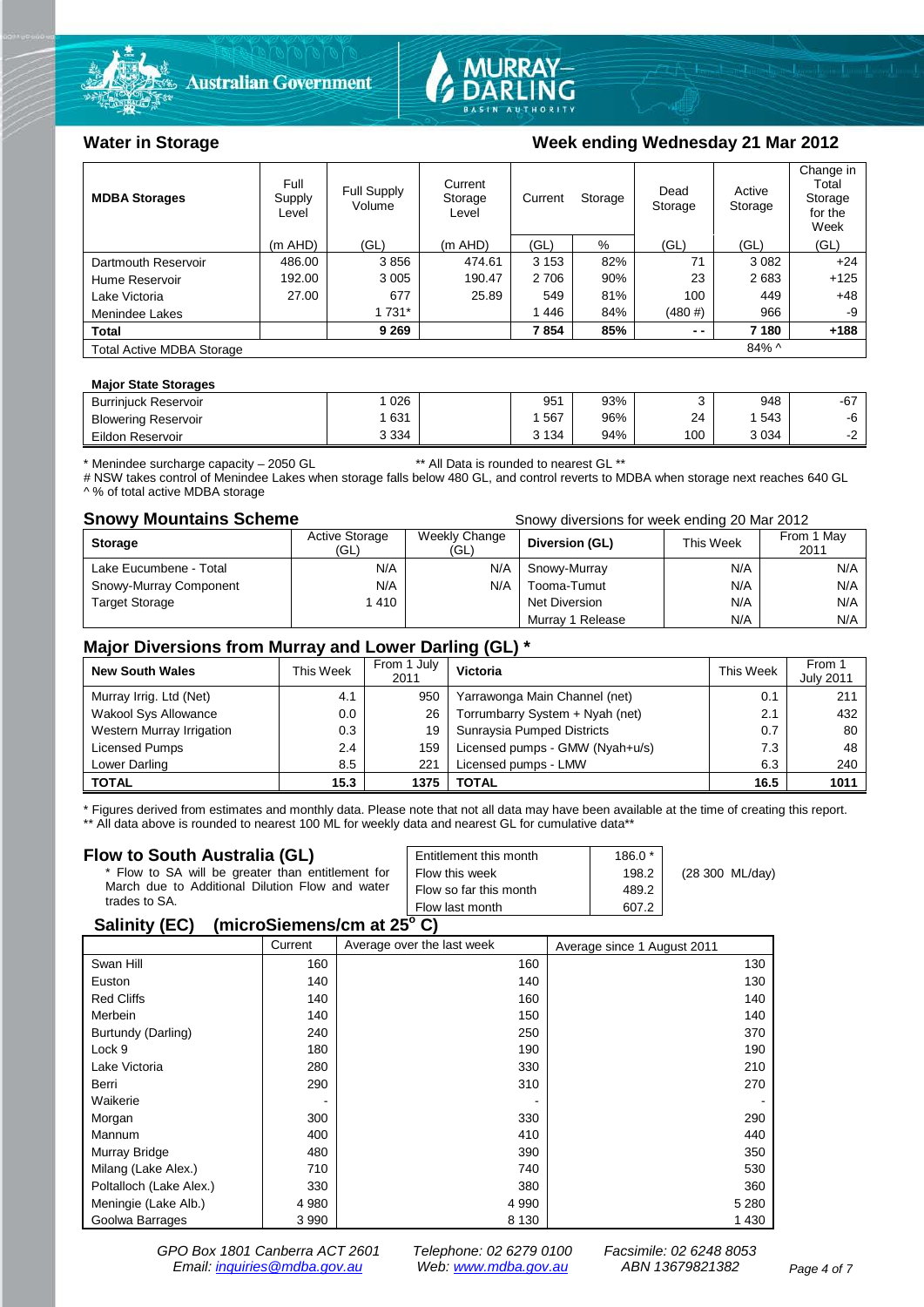



#### River Levels and Flows **Week ending Wednesday 21 Mar 2012**

|                                  | Minor Flood<br>Stage | Gauge    | Height  | Flow     | Trend | Average Flow<br>this Week | Average<br>Flow last<br>Week |
|----------------------------------|----------------------|----------|---------|----------|-------|---------------------------|------------------------------|
| <b>River Murray</b>              | (m)                  | local(m) | (m AHD) | (ML/day) |       | (ML/day)                  | (ML/day)                     |
| Khancoban                        |                      |          |         |          | F     | 5 3 3 0                   | 4 0 6 0                      |
| Jingellic                        | 4.0                  | 2.19     | 208.71  | 8790     | F     | 13 2 20                   | 17 590                       |
| Tallandoon (Mitta Mitta River)   | 4.2                  | 1.74     | 218.63  | 1 3 3 0  | F     | 1 6 3 0                   | 2410                         |
| Hevwoods                         | 5.5                  | 1.28     | 154.91  | 600      | S     | 1 2 9 0                   | 600                          |
| <b>Doctors Point</b>             | 5.5                  | 1.79     | 150.26  | 2830     | F     | 4 8 6 0                   | 5 4 5 0                      |
| Albury                           | 4.3                  | 0.86     | 148.30  |          |       |                           |                              |
| Corowa                           | 3.8                  | 1.39     | 127.41  | 4 9 6 0  | F     | 5780                      | 8 4 5 0                      |
| Yarrawonga Weir (d/s)            | 6.4                  | 1.58     | 116.62  | 9520     | S     | 9770                      | 29 010                       |
| Tocumwal                         | 6.4                  | 2.35     | 106.19  | 9860     | F     | 11 470                    | 43 950                       |
| Torrumbarry Weir (d/s)           | 7.3                  | 6.62     | 85.17   | 28 670   | R     | 28 410                    | 31 110                       |
| Swan Hill                        | 4.5                  | 3.60     | 66.52   | 21 590   | S     | 21 370                    | 20 010                       |
| Wakool Junction                  | 8.8                  | 6.58     | 55.70   | 26 330   | R     | 24 290                    | 18 970                       |
| Euston Weir (d/s)                | 8.8                  | 4.25     | 46.09   | 28 170   | R     | 26 230                    | 18 360                       |
| Mildura Weir (d/s)               |                      |          |         | 22 800   | F     | 24 360                    | 14 670                       |
| Wentworth Weir (d/s)             | 7.3                  | 5.44     | 30.20   | 44 900   | S     | 41 960                    | 26 840                       |
| Rufus Junction                   |                      | 6.38     | 23.31   | 36 530   | R     | 28 600                    | 20 070                       |
| Blanchetown (Lock 1 d/s)         | $\blacksquare$       | 1.72     |         | 25 470   | R     | 22 100                    | 17 220                       |
|                                  |                      |          |         |          |       |                           |                              |
| <b>Tributaries</b>               |                      |          |         |          |       |                           |                              |
| Kiewa at Bandiana                | 2.7                  | 2.18     | 155.41  | 2 4 3 0  | F     | 4 0 7 0                   | 3870                         |
| Ovens at Wangaratta              | 11.9                 | 9.45     | 147.13  | 4 8 4 0  | F     | 5770                      | 8 1 8 0                      |
| Goulburn at McCoys Bridge        | 9.0                  | 6.50     | 97.92   | 12700    | R     | 8790                      | 20 300                       |
| Edward at Stevens Weir (d/s)     |                      | 4.87     | 84.64   | 9410     | S     | 10 970                    | 6890                         |
| <b>Edward at Liewah</b>          |                      | 4.59     | 59.97   | 5820     | R     | 4 7 4 0                   | 2 0 6 0                      |
| <b>Wakool at Stoney Crossing</b> |                      | 3.07     | 56.56   | 4 6 6 0  | R     | 3 4 0 0                   | 1 0 6 0                      |
| Murrumbidgee at Balranald        | 5.0                  | 5.40     | 61.36   | 9 1 5 0  | R     | 8 9 4 0                   | 7950                         |
| Barwon at Mungindi               |                      | 3.18     |         | 40       | F     | 180                       | 840                          |
| Darling at Bourke                |                      | 12.16    |         | 72 080   | F     | 92 090                    | 174 880                      |
| Darling at Burtundy Rocks        | ۰                    | 6.96     |         | 17 560   | R     | 17 290                    | 16720                        |

Natural Inflow to Hume 18 080 28 730

(i.e. Pre Dartmouth & Snowy Mountains scheme)

**Weirs and Locks** Pool levels above or below Full Supply Level (FSL)

| <b>Murray</b>      | FSL (m AHD) | u/s     | d/s            |                       | FSL (m AHD) | u/s     | d/s     |
|--------------------|-------------|---------|----------------|-----------------------|-------------|---------|---------|
| Yarrawonga         | 124.90      | $-0.09$ | $\sim$ 1       | No. 7 Rufus River     | 22.10       | $+1.19$ | $+4.01$ |
| No. 26 Torrumbarry | 86.05       | $-0.25$ | $\sim$         | No. 6 Murtho          | 19.25       | $-0.05$ | $+1.90$ |
| No. 15 Euston      | 47.60       | $+0.13$ | $\blacksquare$ | No. 5 Renmark         | 16.30       | $-0.06$ | $+1.59$ |
| No. 11 Mildura     | 34.40       | $+0.02$ | $+1.50$        | No. 4 Bookpurnong     | 13.20       | $-0.05$ | $+2.45$ |
| No. 10 Wentworth   | 30.80       | $+0.04$ | $+2.80$        | No. 3 Overland Corner | 9.80        | $-0.04$ | $+1.81$ |
| No. 9 Kulnine      | 27.40       | $-0.01$ | $+1.95$        | No. 2 Waikerie        | 6.10        | $-0.07$ | $+1.79$ |
| No. 8 Wangumma     | 24.60       | $+0.34$ | $+2.68$        | No. 1 Blanchetown     | 3.20        | $-0.07$ | $+0.97$ |

#### **Lower Lakes FSL = 0.75 m AHD**

Lake Alexandrina average level for the past 5 days (m AHD) 0.58

| <b>Barrages</b>       |              |               | <b>Fishways at Barrages</b> |                |                      |  |
|-----------------------|--------------|---------------|-----------------------------|----------------|----------------------|--|
|                       | Openings     | Level (m AHD) | No. Open                    | Rock Ramp      | <b>Vertical Slot</b> |  |
| Goolwa                | 128 openings | 0.43          | All closed                  | $\blacksquare$ | Open                 |  |
| Mundoo                | 26 openings  | 0.38          | All closed                  |                |                      |  |
| <b>Boundary Creek</b> | 6 openings   |               |                             | $\blacksquare$ |                      |  |
| Ewe Island            | 111 gates    |               | 40                          |                |                      |  |
| Tauwitchere           | 322 gates    | 0.36          | 45                          | Open           | Open                 |  |

AHD = Level relative to Australian Height Datum, i.e. height above sea level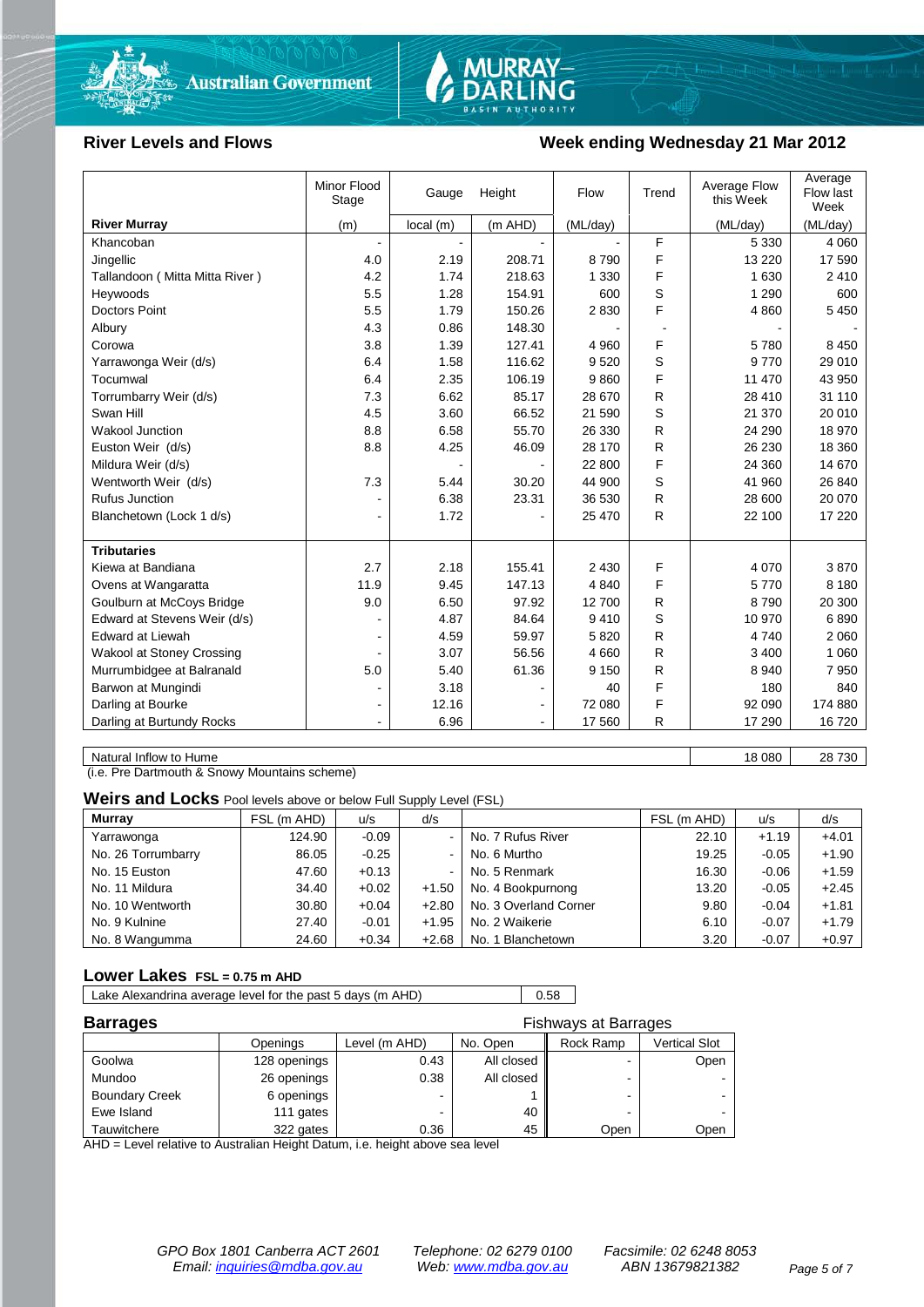

**Australian Government** 



# **Week ending Wednesday 21 Mar 2012**





### **State Allocations (as at 21 Mar 2012)**

|--|

| High security    | 100% |
|------------------|------|
| General security | 100% |
|                  |      |

#### **NSW – Murrumbidgee Valley Victorian - Goulburn Valley**

| High security    | 100% |
|------------------|------|
| General security | 100% |
|                  |      |

#### **NSW - Lower Darling**

| High security    | 100% |
|------------------|------|
| General security | 100% |
|                  |      |

| <b>NSW - Murrav Vallev</b> |      | Victorian - Murray Valley |      |
|----------------------------|------|---------------------------|------|
| High security              | 100% | High reliability          | 100% |
| General security           | 100% | Low reliability           | 0%   |

| Victorian - Goulburn Valley |      |
|-----------------------------|------|
| High reliability            | 100% |

| .               | $.  -  -  -  -$ |
|-----------------|-----------------|
| Low reliability | 0%              |
|                 |                 |

| South Australia - Murray Valley |      |  |
|---------------------------------|------|--|
| High security                   | 100% |  |

NSW : <http://www.water.nsw.gov.au/About-us/Media-releases/media/default.aspx><br>VIC : http://www.g-mwater.com.au/water-resources/allocations/current.asp

VIC : <http://www.g-mwater.com.au/water-resources/allocations/current.asp><br>SA : http://www.waterforgood.sa.gov.au/category/news/

<http://www.waterforgood.sa.gov.au/category/news/>